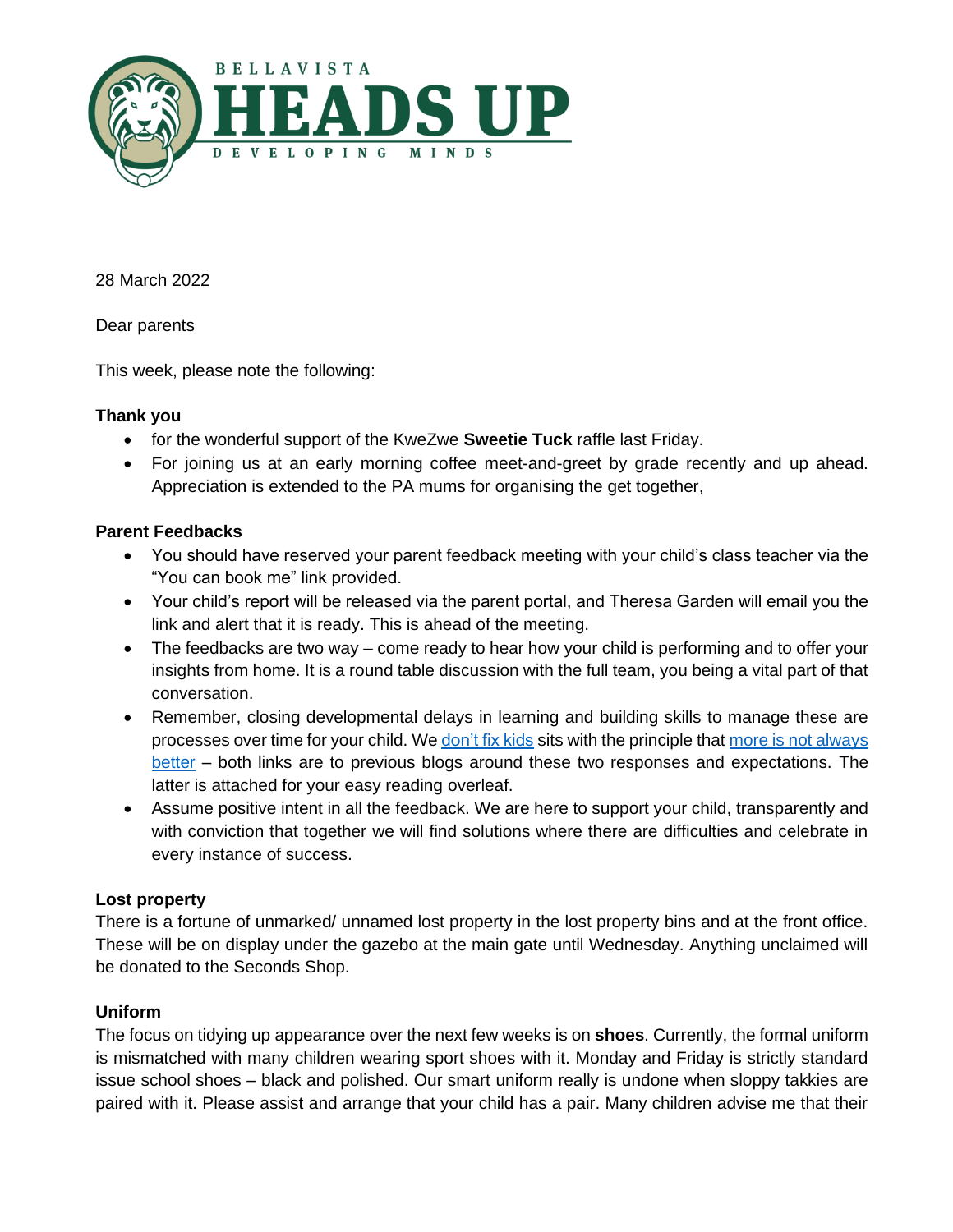parents do not buy these shoes as their feet "are always growing" ☺. The latter is good news and stands as a given. Physical growth aside, their need for appropriate footwear remains.

#### **Welcome**

Welcome to Mrs Portia Masiyiwa, new to our administration team. Portia will become a familiar face on the phone and in the office.

## **Diary up ahead**

On 13 April, we run our interhouse cross country event. It is a spectator free event and one that we all look forward to. Every child participates

#### **Regulations and masks**

On Tuesday, 22 March 2022, following President Ramaphosa's address to the nation, the Department of Corporative Governance and Traditional Affairs (COGTA) amended its COVID-19 Regulations through Government Gazette No. 46078 of 22 March 2022. As per these amended COGTA Regulations, the Minister of Basic Education is expected to amend the Department of Basic Education (DBE) Consolidated Directions (12 February 2021). While we await amendment of the DBE Directions, which are anticipated to be gazetted soon, there are no changes in terms of the COVID19 protocols at school.

The COGTA Regulations provide that the mandatory requirement for face masks remains applicable in indoor public places for every person, excluding children under the age of six; there is no mandatory requirement to wear a face mask in open public places, provided that a social distance of one metre is maintained; and schools are excluded from the requirement of maintaining a social distance of one metre between people.

As soon as the Gazette for Education is issued, you will receive further information on how we intend to manage the above. Please do anticipate a gentle progression towards this end, as we teach our children how to navigate a mask-on, mask-off routine. Keeping hats on heads is challenging. Keeping 'my mask is mine' could be interesting! Apart from practical routine and strategies, we know that many children will need to reorientate themselves to facial cues and expressions. Like everything we do at school, we will proceed with intention and deliberately. Certainly, we all look forward to this aspect of relaxing the protocols. We are hoping that access to schools for parents can be freer, but there is no indication on that yet.

Enjoy the week!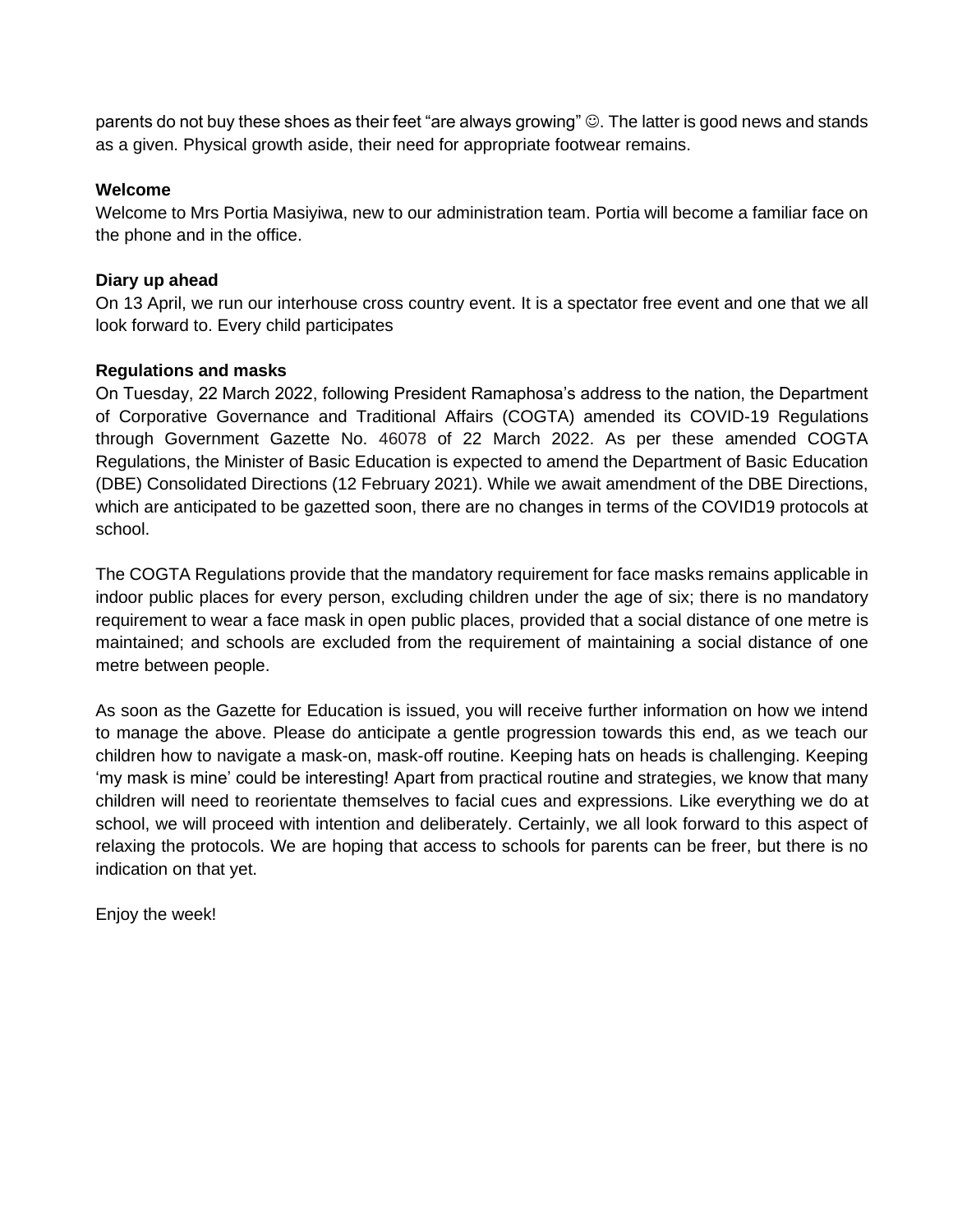

# [A Beautiful View](https://bellavista.org.za/category/a-beautiful-view/) / By [Bellavista](https://bellavista.org.za/author/scottalison/)

## **Author: A M Scott**

In our modern day lives, when everything is available anytime online and our panic to provide our children with all that we can afford is driven by smart marketing campaigns and idealistic social media facades, it is easy to think that "a lot" will be solution and "a little" is inadequate. Research and common

sense might just call this false truth into question.

Children are developmental creatures. Adults are too. As humans, we evolve into a state of being and, at any one time, we are on the spectrum of aging; or, more kindly, 'maturing'. Think of a person as a physical, cognitive, socio-emotional being.

Physically, we accept developmental theory readily – it happens in front of our eyes. Babies walk at a certain age. Toddlers talk at certain milestones. Adolescents enter puberty quite apparently. Adults mature. Humans have distinct physical ability at certain times of their lives and this is seldom disputed (although at 40+ limitations may be reluctantly accepted).

The same developmental framework exists on a socio-emotional level. Theorists like Erik Erikson and, dare it be said, Sigmund Freud, have carefully spelled out stages of this development. Whilst this piece is not to bash out the nuances of the theories, there is some agreement that we start life quite egocentric, prioritising our survival and only considering ourselves; then dawns an awareness of 'the other'; we move on to establish our individual identity and thereafter relate with others for the rest of our days. We conclude our life either in a place of fulfilment and what Maslow calls 'self-actualisation', or in a state of what Erikson calls 'despair', unsettled and discontent with how we have lived our years. Every socio-emotional stage throughout a lifetime is described by Erikson as a 'crisis', and how we resolve each crisis determines how well we manage future demands on our emotional reserve. In layman's terms: *children must separate from their parents and feel secure; adolescents must find out who they are and what they believe; young adults must forge a sense of purpose; older folk must find contentment with the life they have lived.*

Cognitively, we are developmental too. Infants and young children experience the world in a very concrete fashion. Objects exist or they don't. Learning happens in a successive manner based on sensory input and concrete actions that form the output. As children enter the primary school years, their cognition becomes a little more abstract, but not entirely. They can accept, for example, that 250ml water is the same amount of water whether it is in a cup or poured in a bowl. They are able to conserve number. Only after the age of eleven or twelve years will a child begin to connect events and concepts more abstractly and so deal in hypotheses and scenarios that may not be visible before them. Think of the cognitive move in Mathematics from seeing parts of a pizza cut up as 1 or  $\frac{1}{2}$  or  $\frac{1}{4}$  of a pizza to seeing the abstraction that is a number written in numerators and denominators to represent parts of a whole.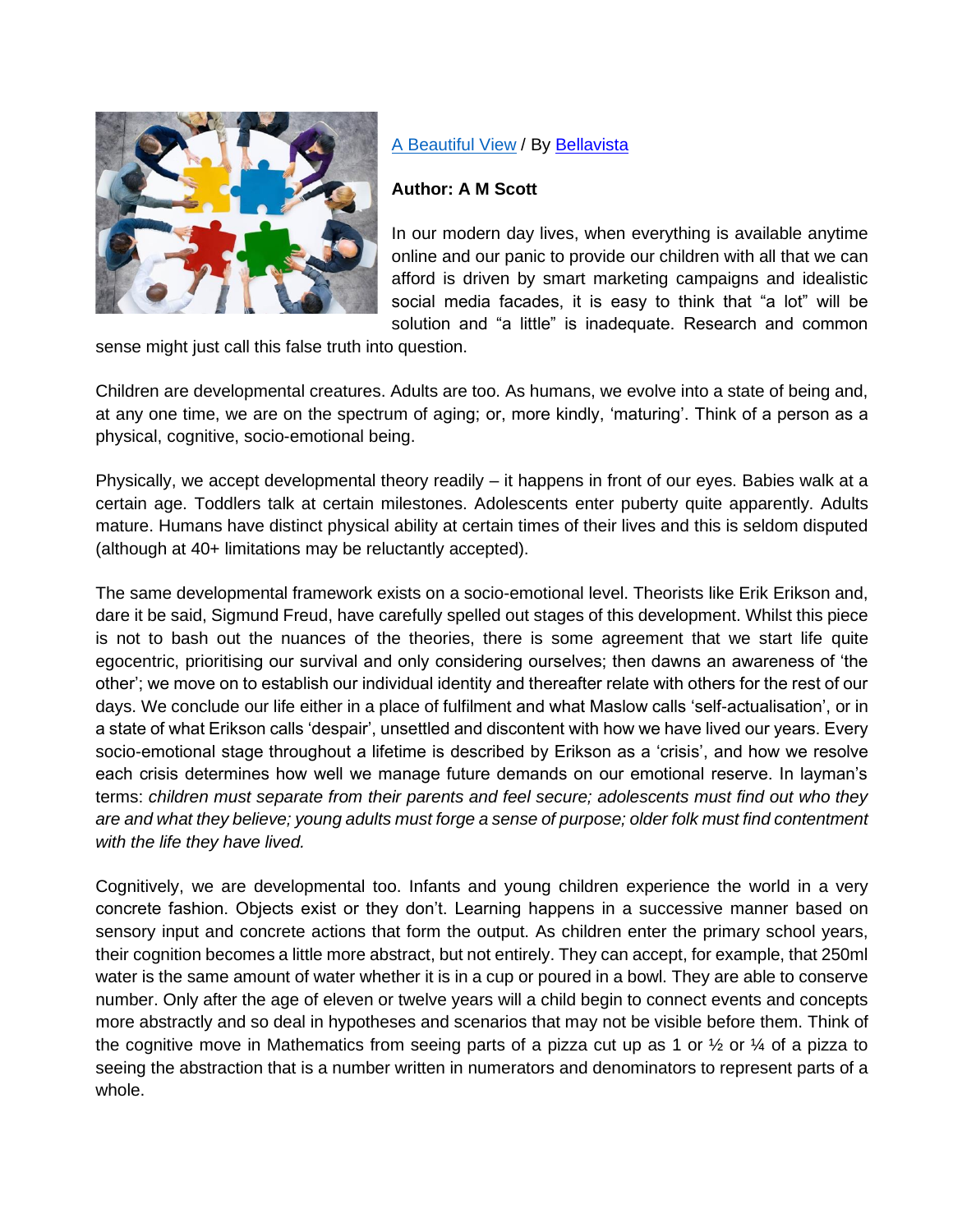Why the theoretical lessons just as the school term ends? As you enter the holiday and reflect on the term past or plan the term ahead, consider that **a lot doesn't mean a lot** when you place a child on a developmental framework. Growing up takes time. It happens progressively, with just the right amount of nurture and attention. Nothing more. Nothing less. Intervention can only be paced with the maturation of the child; neither more nor less will deliver the right outcome.

A lot of therapy won't accelerate development; well-planned, regular intervention supports progress and addresses lags on a perceptual level.

A lot of sport won't make a sports star; deliberate practice with proper periods of effort, nutrition and rest might.

A lot of awards and rewards won't build esteem; but acknowledgement in just the right moment will.

A lot of supplements won't address issues that are developmental in nature; the right routines and lifestyle might.

A lot of gifts and novelty won't replace the need for nurturing in a child's life; be it in toddler years or late adolescence, unconditional love will always deliver.

A lot of toys and technology won't stimulate cognitive development better; natural experiences in the mud, getting wet, baking, setting the table, hearing debates, travel, grazing knees and building rocket ships out of cardboard might.

A lot of tutors can't bridge the gap that needs to close developmentally.

A lot of opinions, tests and exploration might mean more confusion not less. Rather partner with someone you trust to return to basics and a careful look at the history and facts already known.

More counselling won't produce the ethical child; consistent parenting might.

More discipline won't shape the values of a young one more than good modelling of right and wrong, clear boundaries and fair, consistent correction.

## *A lot doesn't mean a lot. Something might mean everything.*

An incremental improvement on your child's standardised scores for reading is the developmental step you are looking for. Progress means everything.

A kind word, a gentle smile, a gracious act and respectful greeting from your child indicate that he or she sees 'the other'.

Quick eye contact, a nod or a 'thumbs-up' might make your child's day.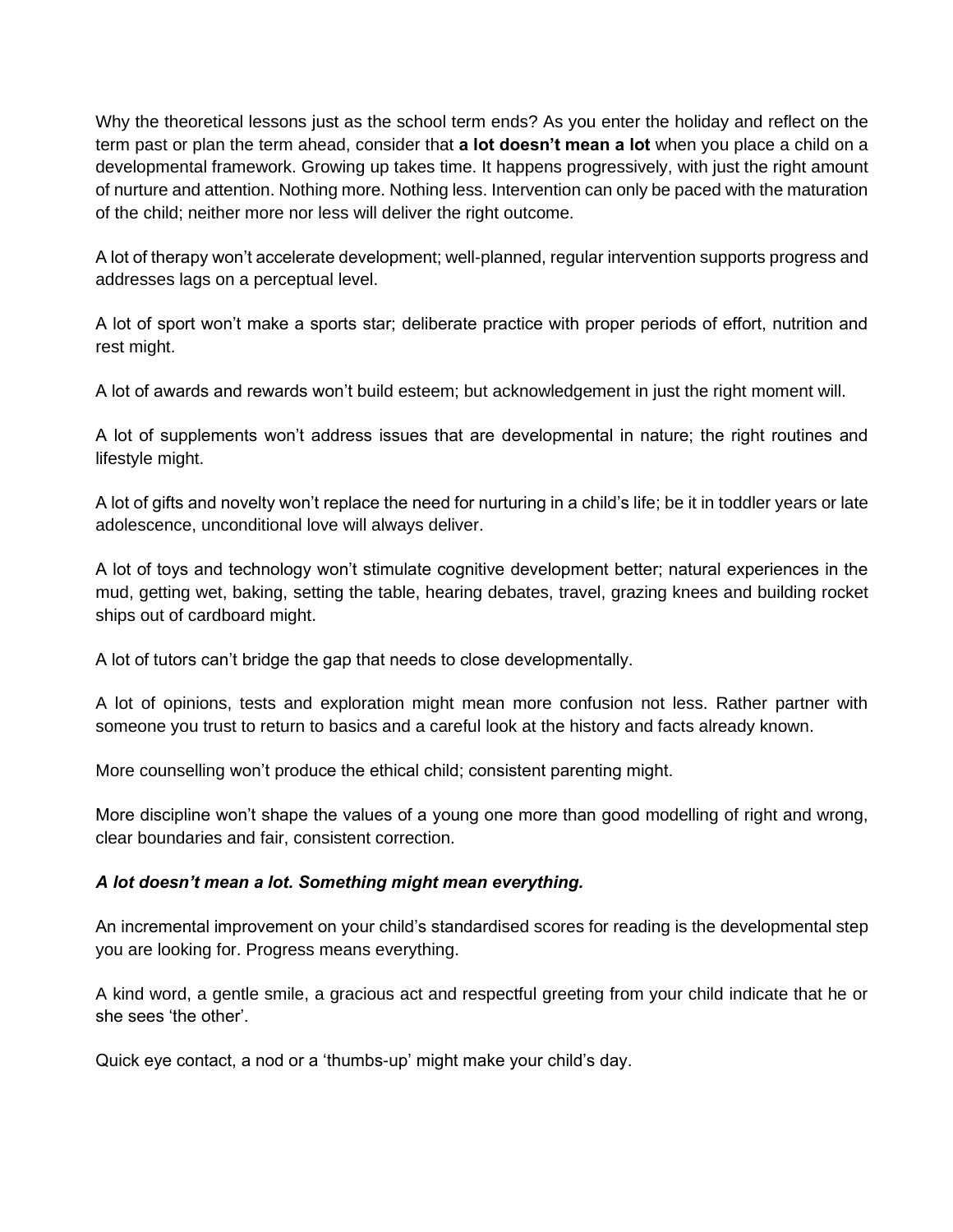Thirty minutes on a 'date' with you once a week, could be all the quality time that your child is looking for.

A quick *WhatsApp* to your teenage daughter to wish her a great day might just help her feel supported as she ventures into her world.

A smart haircut and the correct polished shoes might be the something that means everything as your child presents himself at school.

A few small healthy snacks packed by a parent may mean more than the store's vacuum packed offering.

Simply attending school as required and receiving regular affirmation builds a work ethic for life.

Telling a lie to bail your child out of a consequence might just model negotiable ethics for your child forever. One small indiscretion to avoid a moment of discomfort might mean everything later in life, for the worse.

Taking a risk and failing, and having this celebrated in and of itself, could be the support a parent needs to give to launch a successful entrepreneur later.

Children are developmental. Our world forces adult demands on children's lives. We need to consider the framework, *stop the bus*, acknowledge the stages of development and let our children be children where something might mean everything and a lot doesn't mean a lot.

Pledge yourself to use the upcoming holiday to be – to be in the moment; to relate with one another; to idle away the time; to read stories together; to explore the environment; to care for other people. Children grow over the holidays. They will come back to school older, enriched, and with shared family experiences that become memories. Use the time to do something little that could mean a lot!

Alison M Scott (Mrs)

Executive Principal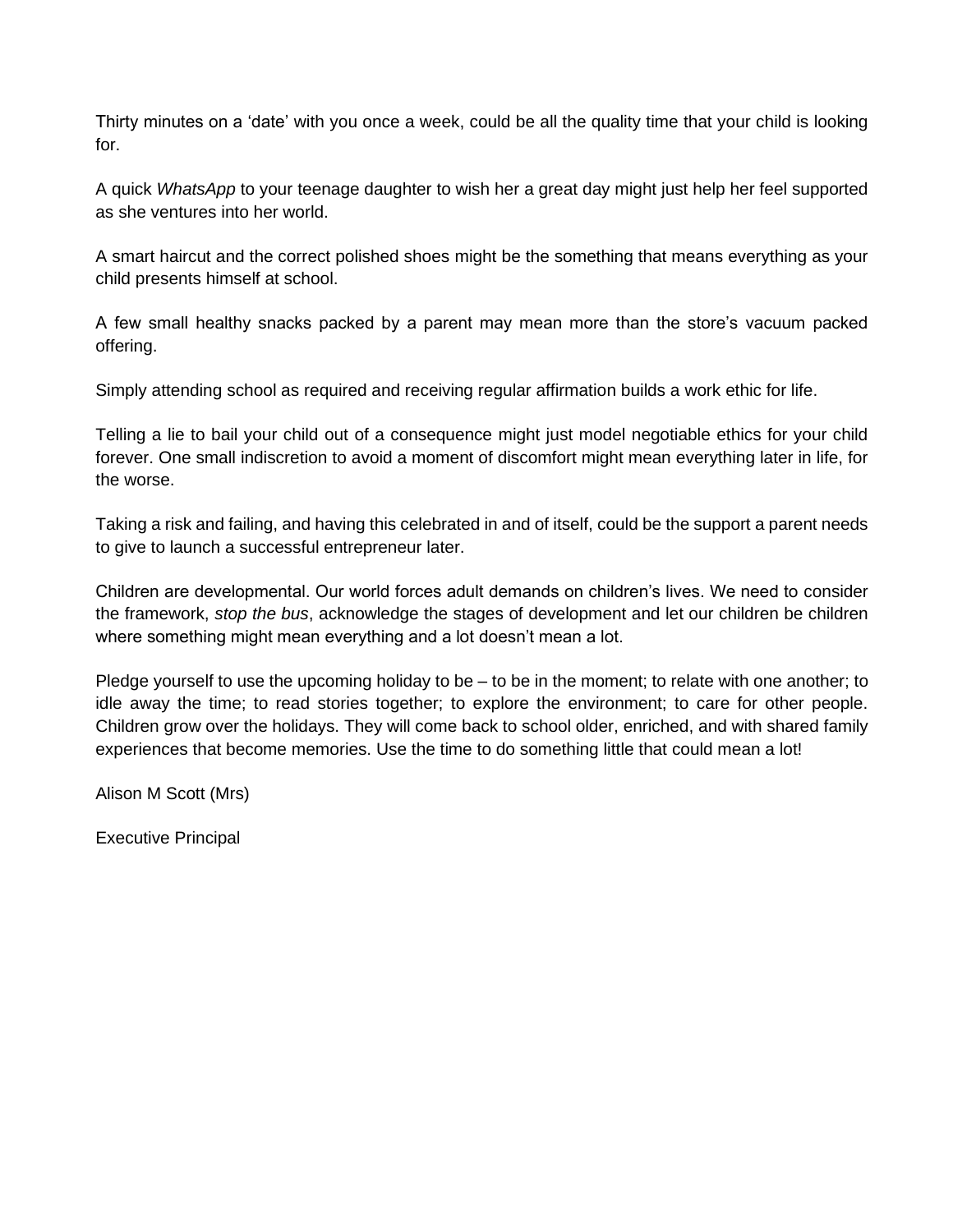#### **KweZwe Assembly**

Friday is the Kwezwe Assembly and we are hoping a representative from Kwezwe will attend. The Lego items collected will be handed over to them. If you have any surplus toys, please can you consider donating them to the school before Friday for us to include in the handover to KweZwe. Thanking you in advance.

## **Nisi Nutrition Tip #3**

## Dear Parents and Staff

Thank you so much for all the positive feedback thus far! I'm back for Round 3 to discuss Choline! Have you heard of it? It might ring a bell for some ladies who have taken a prenatal supplement. Many organisations, including the American Academy of Paediatrics, list choline as a crucial nutrient during pregnancy and early childhood. Choline plays a role in cell membrane development and it is used by the body to produce acetylcholine. Acetylcholine is a neurotransmitter (brain chemical) that is responsible for important brain functions, such as muscle control, mood, memory, thinking, and learning.



To give your child a brain boost, try incorporate these foods into as many meals as possible!

- Eggs
- Beef and poultry
- Salmon and sole
- Potatoes, brussels sprouts, avocado, broccoli and cauliflower
- Leafy greens
- Quinoa
- Peanuts and peanut butter
- Edamame beans
- Lentils